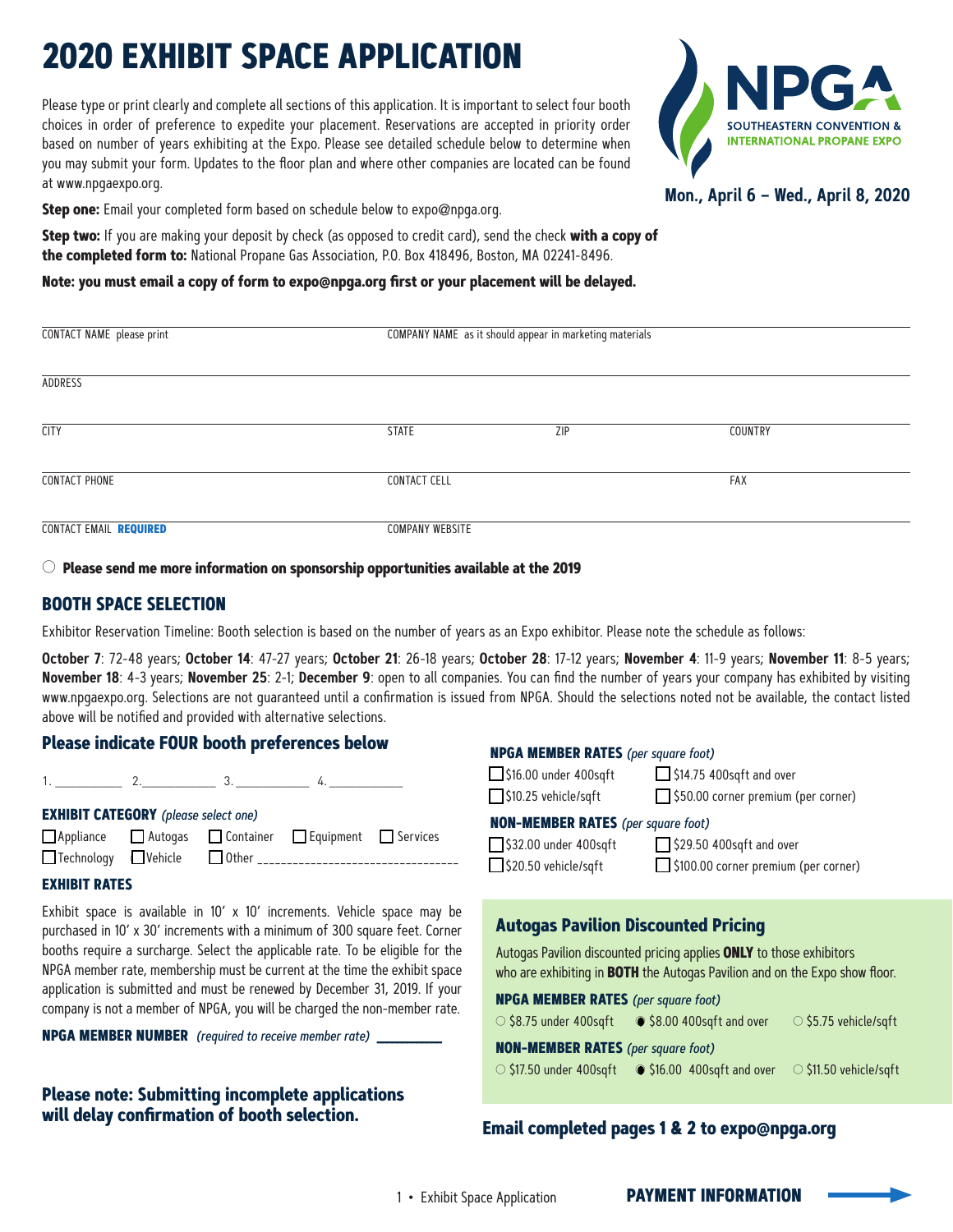# **2020 EXHIBIT SPACE APPLICATION PAYMENT INFORMATION**



| $\circ$ Main Expo Show Floor $\circ$ Autogas Pavilion<br>Booth Rate (p/sqft) \$                               | <b>Company Name</b><br><b>Contact Name</b><br><b>PAYMENT METHOD</b>                            |  |  |
|---------------------------------------------------------------------------------------------------------------|------------------------------------------------------------------------------------------------|--|--|
| <b>BOOTH PRICE \$</b>                                                                                         | Please select payment amount<br>(full payment required by December 31, 2019)                   |  |  |
| $\circ$ Main Expo Show Floor                                                                                  | $\circ$ 50% Deposit \$<br>O Full Payment \$<br>Credit Card  ○ AMEX  ○ Mastercard  ○ Visa       |  |  |
| Booth Rate (p/sqft) \$                                                                                        |                                                                                                |  |  |
| <b>BOOTH PRICE \$</b>                                                                                         | <b>Credit Card Number</b><br>Exp. Date                                                         |  |  |
| $\circ$ Autogas Pavilion Discounted Pricing<br>(only applicable if booth info is entered above)<br>Booth Size | CVV#<br>Credit Card Holder Name                                                                |  |  |
| Booth Rate (p/sqft) \$                                                                                        | Authorized Signature<br>Date                                                                   |  |  |
|                                                                                                               | Signature authorizes NPGA to charge credit card for the amount due.                            |  |  |
| <b>BOOTH PRICE \$</b>                                                                                         | Email completed pages 1 & 2 to expo@npga.org                                                   |  |  |
| <b>TOTAL DUE \$</b>                                                                                           | Please note: Submitting incomplete applications will delay<br>confirmation of booth selection. |  |  |

# **PAYMENT SCHEDULE**

Exhibit space application must be submitted with a 50% deposit of the total amount due. The remaining balance is due on or before December 31, 2019. Exhibit space applications received after December 31, 2019 must be accompanied with full payment. Exhibit space applications submitted without payment will not be processed. If payment is submitted by check, please submit the check with a copy of the exhibit space application after sending an e-mail copy to: expo@npga.org. All payments must be made in U.S. dollars. Payment by wire transfer must include bank fees. No refunds will be issued for cancellations received after January 31, 2020.

# **To be eligible for the NPGA member rate, membership must be current at the time the exhibit space application is submitted and must be renewed by December 31, 2019.**

# **AGREEMENT**

The undersigned, as a duly authorized representative of the company, agrees to abide by the Terms and Conditions on page 3 & 4 of this application. The contact below consents to receive future correspondence, including faxes and emails, sent by the National Propane Gas Association (NPGA) and its official service contractors.

CONTACT NAME please print CONTACT TITLE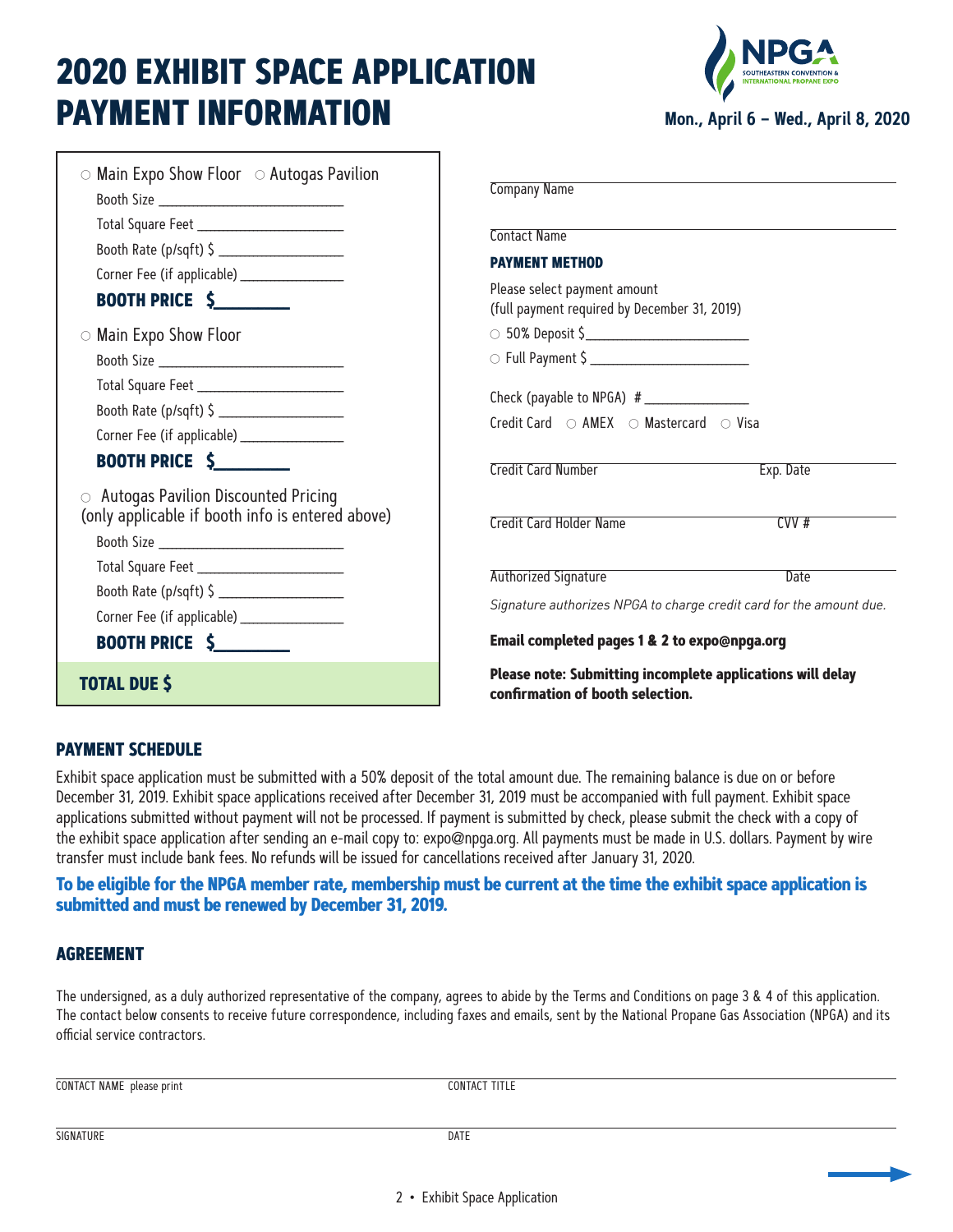# **2020 TERMS AND CONDITIONS**

The National Propane Gas Association (hereinafter "Show Management") is the producer of the NPGA Southeastern Convention & International Propane Expo (hereinafter "Expo") scheduled to be held **Monday, April 6 – Wednesday, April 8, 2020** at the Music City Center in Nashville, TN. The completion and acceptance of the exhibitor application constitutes a contract for participation in the Expo. The company or person (hereinafter "Exhibitor") applying for exhibit space agrees to comply with the Terms and Conditions stated below.

#### **Eligibility**

Exhibiting at the Expo is open only to those companies selling or having the potential of selling a product or service for use in the propane industry. Participation requires the purchase of booth space. No firm or organization not assigned booth space shall be permitted to solicit business within the Expo area. Show Management reserves the right to refuse rental of display space to any company whose display of goods or services is not, in the opinion of Show Management, likely to be compatible with the general character and objectives of the Expo.

### **Booth Fees**

Exhibit space must be purchased in 10' x 10' increments. Vehicle space may be purchased in 10' x 30' increments (subject to availability) with a minimum of three-hundred square feet. Corner booths shall be charged at a premium. Members of the National Propane Gas Association are eligible for discounted booth space. Membership in the Association must be current at the time the exhibitor application is submitted and must be renewed by December 31, 2019. The membership discount rate shall not apply to subsidiaries or principals of a member company.

### **Payment**

Exhibitor applications must be submitted with a 50% deposit of the total amount due. Exhibitor applications submitted without payment shall not be processed. The remaining balance is due on or before December 31, 2019. Exhibitor applications received after December 31, 2019 must be accompanied by full payment. Any Exhibitor failing to occupy booth space is not relieved of the obligation of paying the full rental fee.

# **Cancellation**

Cancellations must be submitted in writing to Show Management. Booth cancellations received prior to December 31, 2019, will receive a full refund. Booth cancellations received on or after December 31, 2019 but prior to January 31, 2020, will receive a 50% refund. No refunds will be given for cancellations received on or after January 31, 2020. If Exhibitor fails to make a required payment by the date specified within the contract, Show Management may terminate this contract (and Exhibitor's participation in the Expo) without obligation to refund monies previously paid, and without penalty, liability, or expense to Show Management. Show Management reserves the right to refuse Exhibitor permission to move-in and set-up a display if Exhibitor is in arrears of any payment due to Show Management, whether or not for the Expo. Show Management shall treat an Exhibitor's downsizing as a cancellation of the original booth space, and downsizing is subject to a cancellation fee.

# **Booth Assignments**

Booths are assigned based on number of consecutive years exhibiting, order in which the application is received, booth size and membership status. Booth assignments are not guaranteed until a written confirmation is issued from Show Management. Booth assignments will be issued beginning on October 7, 2019. Show Management reserves the right to assign in its sole discretion the location of booths or to alter the location of Exhibitors if in the best interest of the Expo. The booth space contracted is to be utilized solely by the company whose name appears on the exhibitor application. Exhibitors shall not assign or sublet space and may not advertise or display goods other than those manufactured, sold, or distributed in the regular course of business. Show Management reserves the right to move an Exhibitor to a new location if the Exhibitor requests a downsizing of space.

# **Registration**

Two complimentary exhibitor registrations shall be issued for each one hundred square feet of standard booth space purchased. One complimentary exhibitor registrations shall be issued for each one hundred square feet of vehicle space purchased. Additional exhibitor personnel may register at an additional fee. Exhibitor personnel shall be required to register and wear official badges for access to the Expo at all times. Badges are non-transferable, and badges worn by other than the individual to whom the badge was issued shall be confiscated. Exhibitor badges may only be utilized by employees of the exhibiting company. Exhibitors are prohibited from registering clients or guests as exhibitor personnel. Exhibitors' spouses and children must register and have an official badge to access the exhibit hall. Exhibitor shall not be permitted to access the Expo earlier than one hour prior to the scheduled opening time and shall not be permitted to remain in the Expo after closing time.

### **Booth Construction**

**Mon., April 6 – Wed., April 8, 2020**

All exhibits must be arranged and constructed in accordance with the IAEE guidelines, provisions, and limitations contained in the Exhibitor Service Kit. Exhibitors failing to comply with height restrictions and line-of-sight guidelines shall be required to rectify the violation at their own expense. Exposed parts of a display must be finished and aesthetically pleasing to the eye. Exhibitor displays that do not meet the IAEE guidelines, provisions and other limitations contained in the Exhibitor Service Kit shall have their booth moved, rearranged, or dismantled at the Exhibitor's expense. Show Management shall determine the color scheme for back walls, side rails and aisle carpet. Booth rental does not include carpet. Exhibitor is responsible for carpeting all rented space. Booth space not carpeted by 3:00pm on Monday, April 6, 2020 shall be done so by the official service contractor at the Exhibitor's expense.

# **Installation and Removal**

Show Management reserves the right to determine the time of installation and removal of all exhibits. Booths over four-hundred square feet will be targeted for early move-in on Saturday, April 4, 2020. Installation of all exhibits must be fully completed by 3:00pm on Saturday, April 4, 2020. Any space not claimed by 1:00pm on Saturday, April 4, 2020 may be resold or reassigned without refund. No Exhibitor shall be permitted to dismantle or repack any part of the display prior to the closing of the tradeshow on Wednesday, April 8, 2020 at 12:01pm. Exhibitors documented by show management as dismantling prior to 12:01pm on Wednesday, April 8, 2020 are subject to loss of priority placement the in booth space selection process for subsequent years and/or financial penalty.

# **Exhibitor Appointed Contractors**

Exhibitors may provide their own appointed contractor for the installation and dismantling of their display. Exhibitor shall notify Show Management with intent to utilize an appointed contractor by March 6, 2020. Exhibitor is responsible for ensuring that any appointed contractor supplies Show Management with a valid Certificate of Insurance, naming National Propane Gas Association as additional insured, with a minimum of \$1,000,000 liability coverage, including property damage. Exhibitors shall advise appointed contractors to check in with Show Management upon arrival at the Expo and provide work orders for verification. Upon verification, official service badges will be issued allowing access to the Expo during installation and dismantling hours only. Exhibitor appointed contractors are not permitted in the Expo during show hours.

# **Exhibitor Service Kit**

Approximately three months prior to the Expo, Show Management shall distribute an Exhibitor Service Kit to the contact listed on the exhibitor application. The Exhibitor Service Kit will include information integral to participation in the Expo, including but not limited to: additional terms and conditions, official contractor services, registration, shipping and drayage, utilities and building services, display rules and regulations, and move-in/move-out schedules.

# **Age Requirement**

No one under the age of 18 will be permitted in the Exhibit Hall during move-in or move-out, regardless of affiliation or circumstance. Proof of age will be required. Parent or guardian must sign a liability waiver and register children under the age of 18 for access to the Expo during official show hours. Children under the age of 18 must wear a badge and be accompanied by a parent or guardian at all times when accessing the Expo during official show hours.

# **Display Operations**

Show Management reserves the right to restrict the operation of, or evict completely, any exhibit which, in its sole opinion, distracts from the general character of the Expo as a whole. This includes, but is not limited to, an exhibit which, because of noise, flashing lights, method of operation, or display of unsuitable material, is determined by Show Management to be objectionable to the successful conduct of the Expo as a whole. All demonstrations or other activities must be confined to the limits of the Exhibitor's booth space and are not permitted in the aisles or public space. No demonstrations, sampling, giveaways, solicitations, etc. will be permitted in the aisles or public space. Specialty lighting, video presentations, and promotional lighting projected on exhibit hall walls, ceiling, or floor not contracted for is prohibited. Exhibits that include the operation of musical instruments, radios, sound, and/or public address systems or any noisemaking machines must be conducted or arranged so that the noise resulting from the demonstration will not annoy or disturb adjacent exhibitors and their patrons, nor cause the aisle to be blocked. No Exhibitor may use music, whether live or recorded, in its booth without appropriate music licensing agreements for the performance of any copyrighted music utilized by the Exhibitor. Exhibitor is solely responsible for obtaining all necessary licenses and permits to use music, photography, and other copyrighted materials within the display.